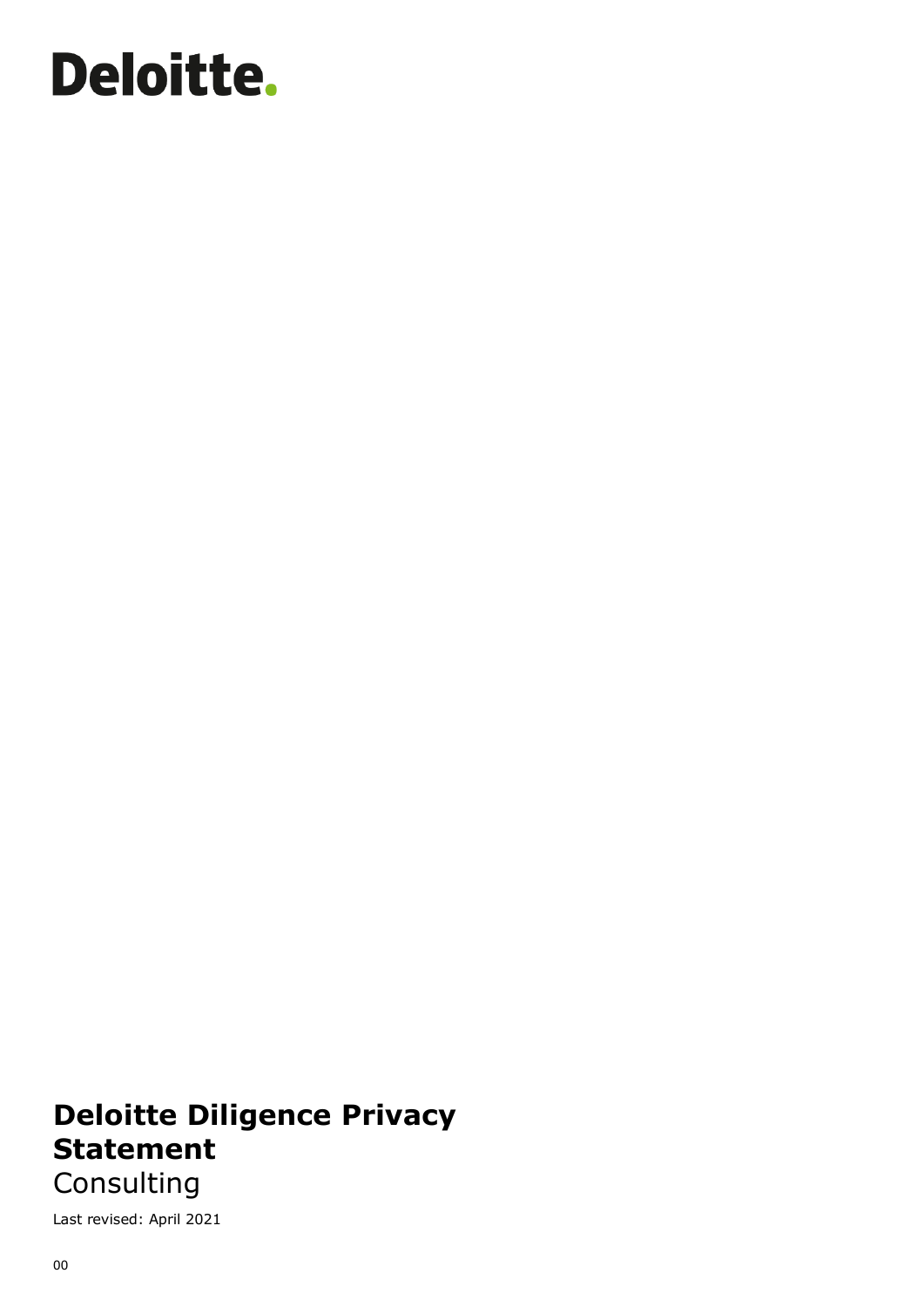# **Contents**

## **Contents**

| Privacy Statement                                                                        | 2 |
|------------------------------------------------------------------------------------------|---|
| Introduction                                                                             | 2 |
| To whom does this Privacy Statement apply and what does it cover?                        | 2 |
| What personal information do we collect?                                                 | 2 |
| How do we collect personal information?                                                  | 3 |
| How do we use your personal information?                                                 | 3 |
| Can you remain anonymous or use a psyudonym?                                             | 4 |
| On what basis do we process personal information about you?                              | 4 |
| To whom will we disclose your personal information?                                      | 4 |
| How do we protect your information?                                                      | 5 |
| What are your rights in relation to your personal information?                           | 5 |
| How can you access your personal information, or seek to have it<br>corrected?           | 6 |
| Who can you contact if you have further questions or if you wish to make<br>a complaint? | 6 |
| Where can I find out more about my privacy rights?                                       | 7 |
| What is our process for making changes to this Privacy Statement?                        | 7 |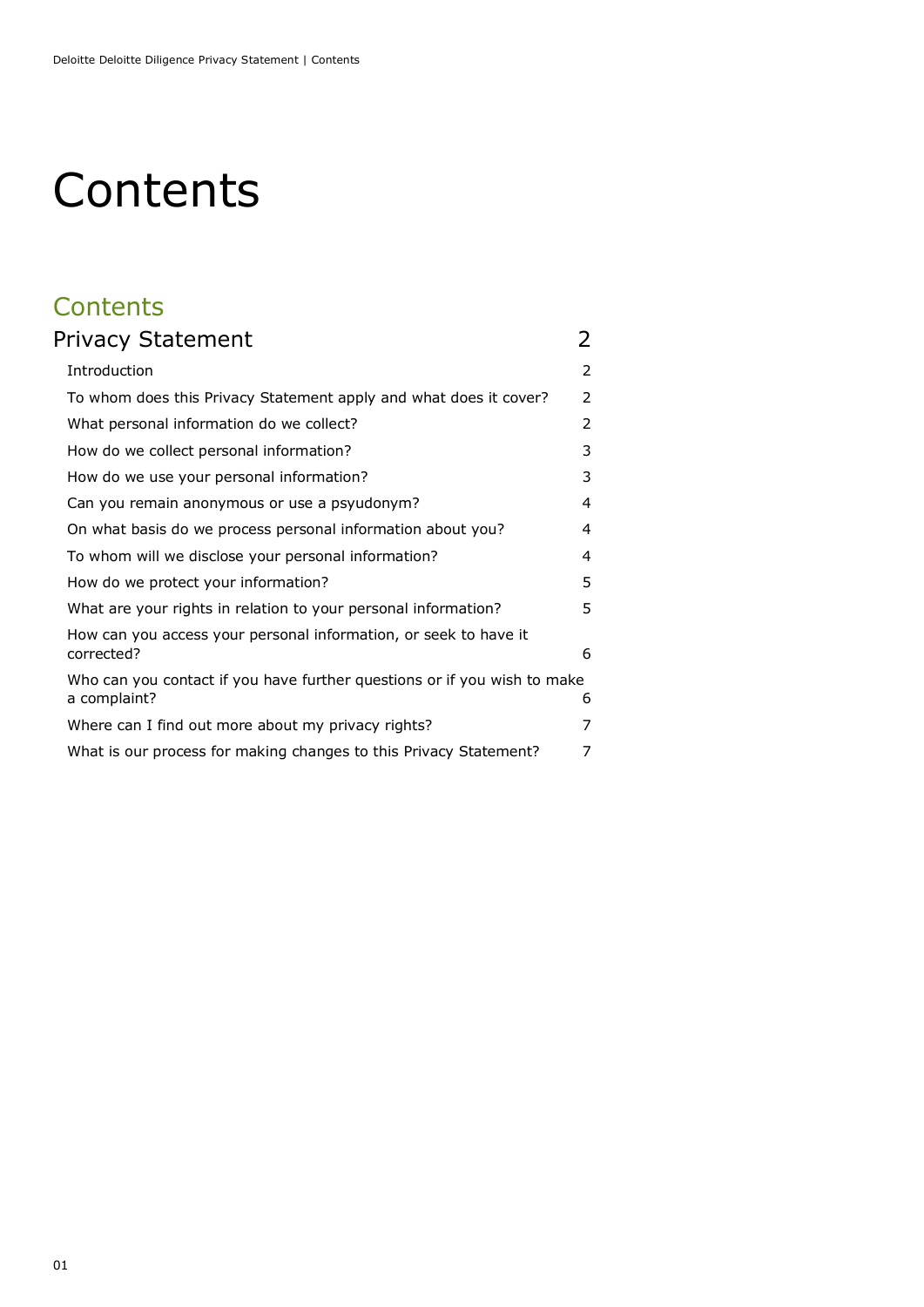## <span id="page-2-0"></span>Privacy Statement

### <span id="page-2-1"></span>Introduction

This Privacy Statement explains what personal information we may gather about you and how we may use and share your personal information in relation to the assessment and evaluation of questionnaire responses received through Deloitte Diligence. This Privacy Statement also sets out your rights in relation to your personal information and tells you who you can contact if you have questions.

#### <span id="page-2-2"></span>To whom does this Privacy Statement apply and what does it cover?

This Privacy Statement applies to Deloitte Consulting Pty Ltd (also referred to as "Deloitte", "we", "us", and "our"), an entity within the Deloitte Network. As used in this Privacy Statement, the "Deloitte Network" refers to one or more of Deloitte Touche Tohmatsu Limited, a UK private company limited by guarantee ("DTTL"), its network of member firms, affiliates and their related entities. DTTL and each of its member firms are legally separate and independent entities. Please see

[https://www2.deloitte.com/au/en/pages/about-deloitte/articles/about](https://www2.deloitte.com/au/en/pages/about-deloitte/articles/about-deloitte.html)[deloitte.html](https://www2.deloitte.com/au/en/pages/about-deloitte/articles/about-deloitte.html) for a more detailed description of DTTL and its member firms.

This Privacy Statement sets out how we will process your personal information as part of providing services to your employer (our "Client" or "Your Organisation"). This includes any personal information that you might provide through your use of Deloitte Diligence, which we may use to assist in the provision of those services ("Deloitte Diligence Platform").

The services that we provide to Your Organisation, and if applicable the organisation that you provide services to, may include an independent assessment of the responses received to questionnaires distributed through Deloitte Diligence. This assessment will generally be provided in the form of a written report.

Your personal information will be protected and handled with consideration for its confidentiality and we will only disclose it as set out in the "To whom will we disclose your personal information?" section below.

In this Privacy Statement, we refer to handling, collecting, protecting and storing your personal information as "processing".

#### <span id="page-2-3"></span>What personal information do we collect?

In providing the services described above we may collect personal information relating to you such as:

- Name
- Company name
- Job title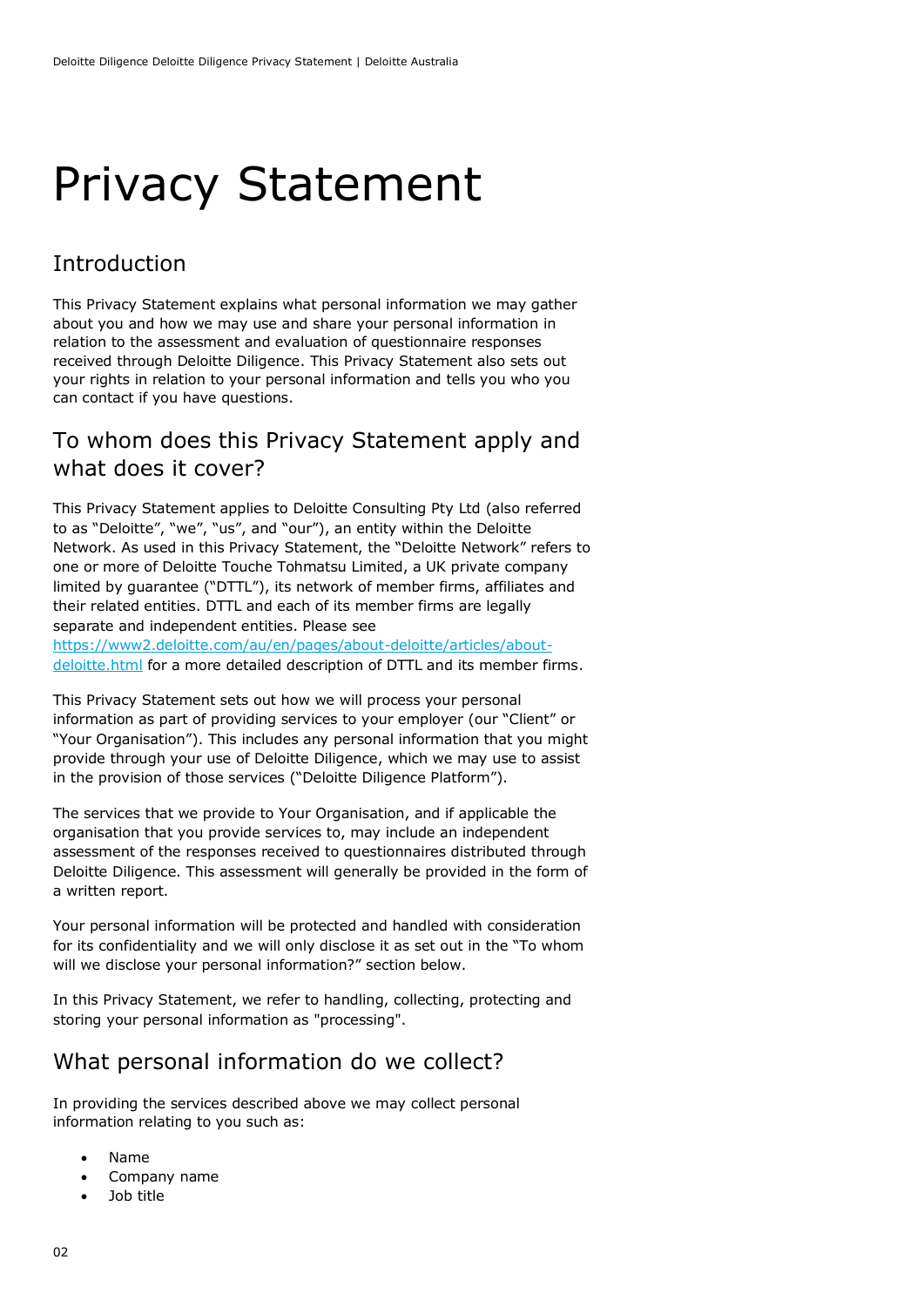- E-mail
- Phone number

In providing services to our Client, we do not intend to receive or process personal information about you that may be considered special category (or "sensitive") personal information (special category personal information is considered to include information about your health, racial or ethnic origin, political opinions, religious or philosophical beliefs, trade union membership, genetic data, biometric data or sexual orientation). If you choose to provide such special category information to us (for example, as part of your responses to specific questions we ask you) we will interpret this action as your consent in order for us to process it for the purposes described in this Privacy Statement.

#### <span id="page-3-0"></span>How do we collect personal information?

Deloitte may collect personal information about you in different ways:

- You may provide it directly to us through your use of the Deloitte Diligence Platform;
- We may obtain it from Your Organisation (our Client) in order to provide engagement services; and
- We may observe or infer it from the information you provide to us and/or the way you interact with us.

This personal information can be received in any manner, including inperson discussions, telephone conversations, and electronic or other written communications.

Where another party (e.g. Your Organisation) provides your personal information to us, they must also comply with their obligations under the relevant privacy laws and regulations. If you believe that Your Organisation has not provided you with details of the personal information that it holds about you and/or has not obtained your authority to provide us with that personal information for processing as described in this Privacy Statement, then please contact such entity directly.

#### <span id="page-3-1"></span>How do we use your personal information?

Deloitte processes personal information about you to:

- Provide you with access to the Deloitte Diligence Platform; and
- Provide Your Organisation or the organisation that you provide services to with information about our analysis.

We may also use your personal information in limited circumstances for the purposes of, or in connection with:

- Compliance with applicable legal, regulatory or professional requirements;
- Protecting our rights and/or property.

We may also use aggregate and anonymised data (i.e. data that does not identify you or Your Organisation) to improve our products, services and procedures.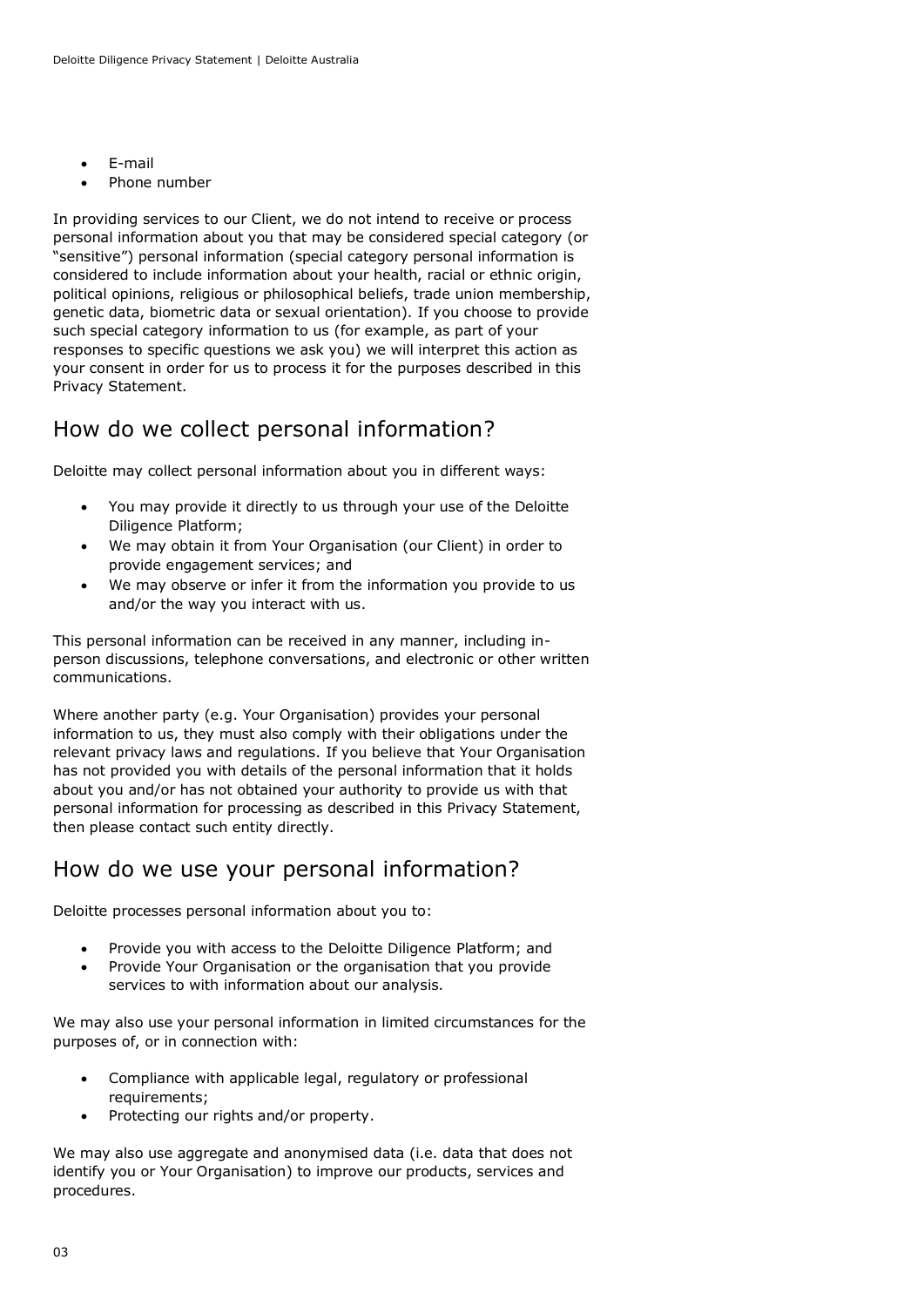### <span id="page-4-0"></span>Can you remain anonymous or use a pseudonym?

If you wish to remain anonymous or to use a pseudonym when dealing with us, the level of information or services we can provide may be limited. In many cases, without access to all the personal information that we need we will be unable to provide or complete the services. This is because many of our services are highly personalised, meaning that they are heavily dependent upon the individual circumstances of Your Organisation. A lack of information may also affect our ability to properly analyse your circumstances, as a result, our network analysis may not be completely appropriate or suitable for Your Organisation.

### <span id="page-4-1"></span>On what basis do we process personal information about you?

This Privacy Statement sets out the grounds upon which we rely in order to process your personal information.

We may use your personal information for the purposes outlined above because:

- (a) We have a legitimate interest in processing your personal information, which may be to:
	- Provide services to you, Your Organisation or (if applicable) the organisation that you provide services to;
	- Support the management of our service engagements;
	- Evaluate, develop or improve our services or products; or
	- Protect our business interests; or

(b) We are subject to legal, regulatory or professional obligations.

#### <span id="page-4-2"></span>To whom will we disclose your personal information?

In connection with one or more of the purposes outlined in this Privacy Statement, we may disclose your personal information to:

- Your Organisation;
- The organisation that you provide services to such as a Superannuation Fund;
- Other members of the Deloitte Network;
- Competent authorities, including courts and authorities regulating us or another member of the Deloitte Network, in each case to comply with legal, regulatory or professional obligations or requests; and
- Platform provider, vendors and administrative support, infrastructure and other service providers handling your information on our behalf; in each case, such vendors and service providers will be contractually bound by confidentiality and privacy obligations consistent with the obligations in this Privacy Statement.

Deloitte does not sell or lease your personal information to others.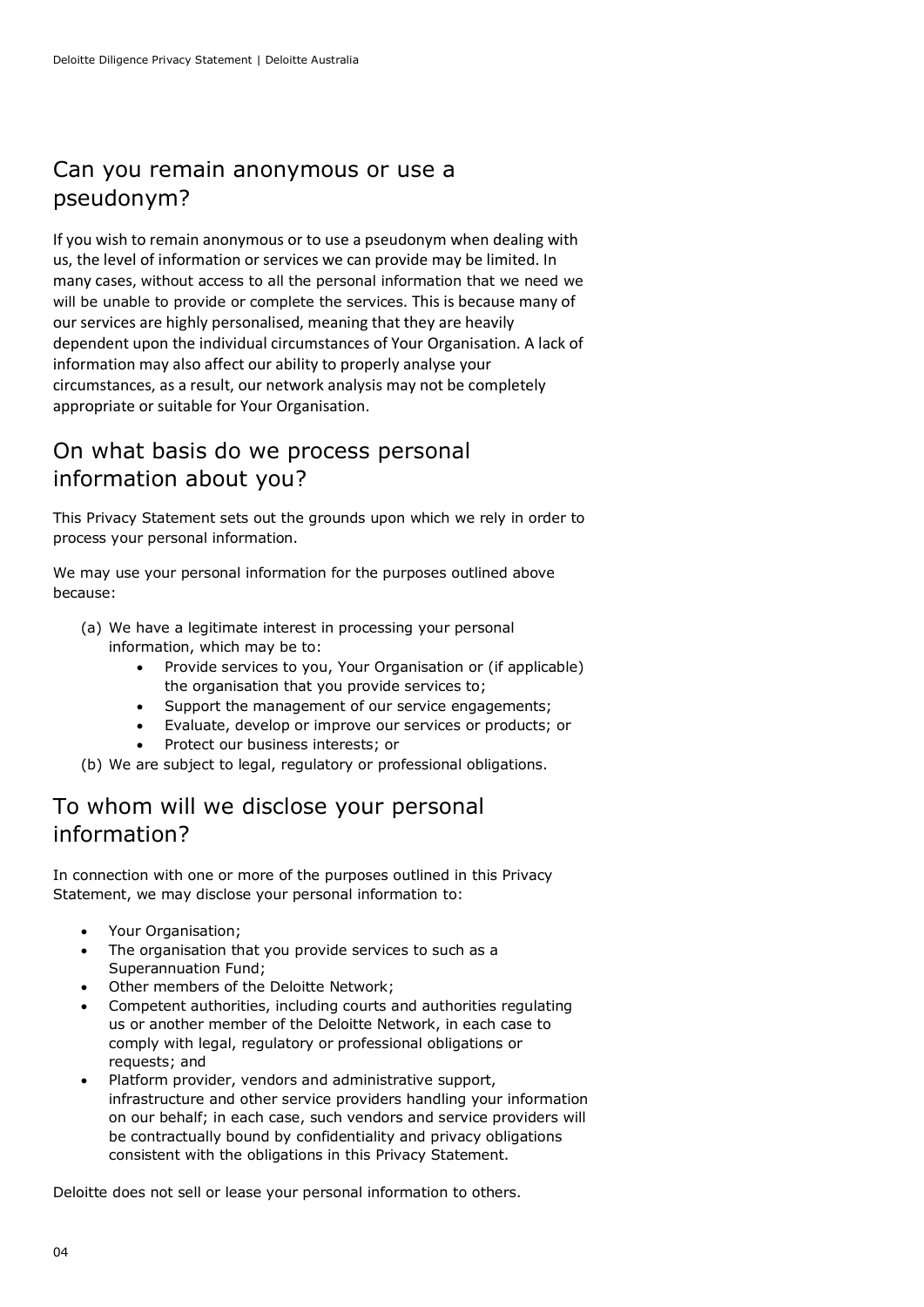Please note that some of the recipients of your personal information referred to above may sometimes be located in other countries, in particular the United States of America, the United Kingdom and the United Arab Emirates (for a complete list of Deloitte Offices around the world, please refer to the [Deloitte Global Office Directory\)](https://www2.deloitte.com/au/en/footerlinks/global-office-directory.html). Where those countries do not have data protection rules similar to those in effect in your area of residence, appropriate safeguards will be in place to protect your personal information.

For further details about the transfers described above and the adequate safeguards used by Deloitte with respect to such transfers, please contact us using the details below.

#### <span id="page-5-0"></span>How do we protect your information?

We hold personal information in hard copy and electronic formats. We use a range of physical, operational and technological security measures to protect this information. These measures include:

- Staff education and training to ensure our staff are aware their privacy obligations when handling your personal information
- Administrative and technical controls to restrict access to personal information to only those people who need access
- Technological security measures, including fire walls, encryption and anti-virus software
- Physical security measures, such as staff security passes to access Deloitte premises, laptop cable locks and the use of privacy screens where appropriate.

#### <span id="page-5-1"></span>What are your rights in relation to your personal information?

You have various rights in relation to your personal information. In particular, you have a right to:

- Obtain confirmation that we are processing your personal information and request a copy of the personal information we hold about you
- Ask that we update the personal information we hold about you, or correct such information that you think is inaccurate or incomplete

Depending on the jurisdiction in which you are located, you may also have the right to:

- Ask that we delete personal information that we hold about you, or restrict the way in which we use your personal information;
- Withdraw consent to our processing of your personal information (to the extent our processing is based on your consent);
- Ask us to stop or start sending you marketing messages at any time;
- Obtain and/or move your personal information to another service provider; and
- Object to our processing of your personal information.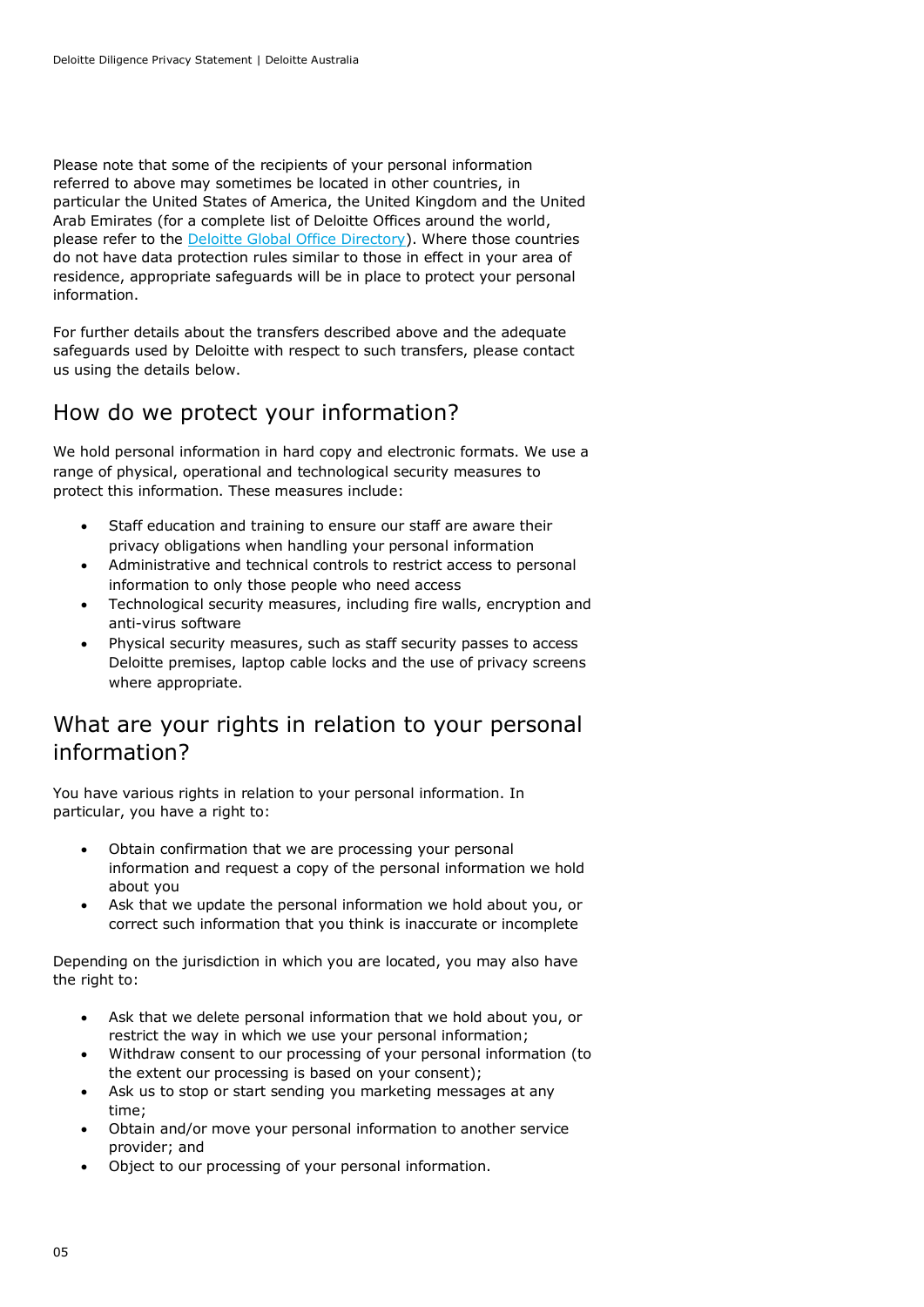Where our processing of special category personal information is reliant on your consent and you withdraw that consent, we will cease processing the relevant information for the purposes of providing our services and the effect may be that we are no longer able to provide the services.

However, we may still retain a copy of the relevant information for as long as necessary to comply with applicable laws or professional standards, or as long as the period in which litigation or investigations might arise in respect of our services.

To exercise any of your rights or raise any questions that you have about our use of your personal information, please contact your Deloitte Representative (who is the person that you usually correspond with at Deloitte) or the Deloitte Privacy Officer at [privacy@deloitte.com.au.](mailto:privacy@deloitte.com.au)

#### <span id="page-6-0"></span>How can you access your personal information, or seek to have it corrected?

You may access your personal information, or seek to have that information corrected if you believe that it is incorrect, at any time.

To request access, or to correct your personal information, please contact the Deloitte Australia Privacy Officer at [privacy@deloitte.com.au.](mailto:privacy@deloitte.com.au) Your Deloitte representative or the privacy team will then get in contact with you (either by phone or via email) and will work with you to provide you with access to your information or to determine whether it requires correction.

#### <span id="page-6-1"></span>Who can you contact if you have further questions or if you wish to make a complaint?

#### **Who should you contact?**

If you have any questions or concerns regarding your privacy, or if you would like to make a complaint, please contact the Deloitte Australia Privacy Officer at:

Privacy Officer Deloitte Touche Tohmatsu Level 1, 225 George Street Sydney NSW 2000 [privacy@deloitte.com.au](mailto:privacy@deloitte.com.au)

If you believe that the Privacy Officer has not adequately handled your query or issue, you may complain to the Complaints Officer whose contact details are as follows:

Complaints Officer Deloitte Touche Tohmatsu Level 1, 225 George Street Sydney NSW 2000 [complaints@deloitte.com.au](mailto:complaints@deloitte.com.au)

#### **How do we handle complaints that we receive?**

We take all the privacy complaints we receive seriously.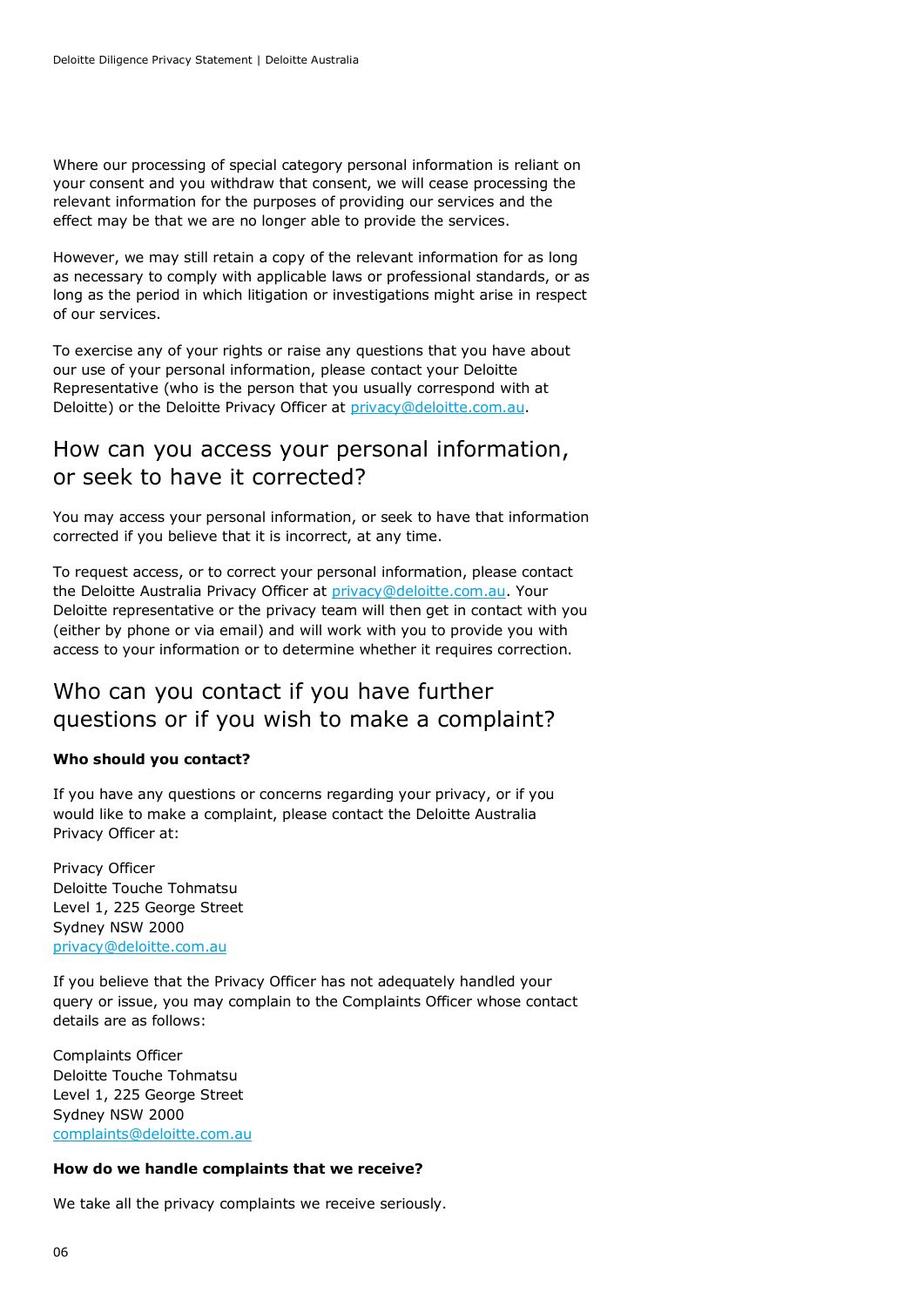We will acknowledge the receipt of a complaint immediately and will work with you to resolve it. If you would like more information about our process for handling complaints, please see our [complaints handling policy.](https://www2.deloitte.com/content/dam/Deloitte/au/Documents/about-deloitte/deloitte-au-about-complaints-management-policy-140518.pdf)

#### **What if you are not satisfied with how we have handled your complaint?**

If you believe that Deloitte Australia has not adequately handled your privacy complaint, you may complain to the Office of the Australian Information Commissioner (OAIC) whose contact details are as follows:

Office of the Australian Information Commissioner GPO Box 5218 Sydney NSW 2001 1300 363 992 [enquiries@oaic.gov.au](mailto:enquiries@oaic.gov.au)

#### <span id="page-7-0"></span>Where can I find out more about my privacy rights?

For further information about privacy and the protection of privacy, visit the Office of the Australian Information Commissioner's website at [www.oaic.gov.au.](http://www.oaic.gov.au/)

#### <span id="page-7-1"></span>What is our process for making changes to this Privacy Statement?

We may modify or amend this Privacy Statement from time to time.

To let you know when we make changes to this Statement, we will amend the revision date at the top of this page. The new modified or amended Privacy Statement will apply from that revision date. Therefore, we encourage you to periodically review this Statement to be informed about how we are protecting your information.